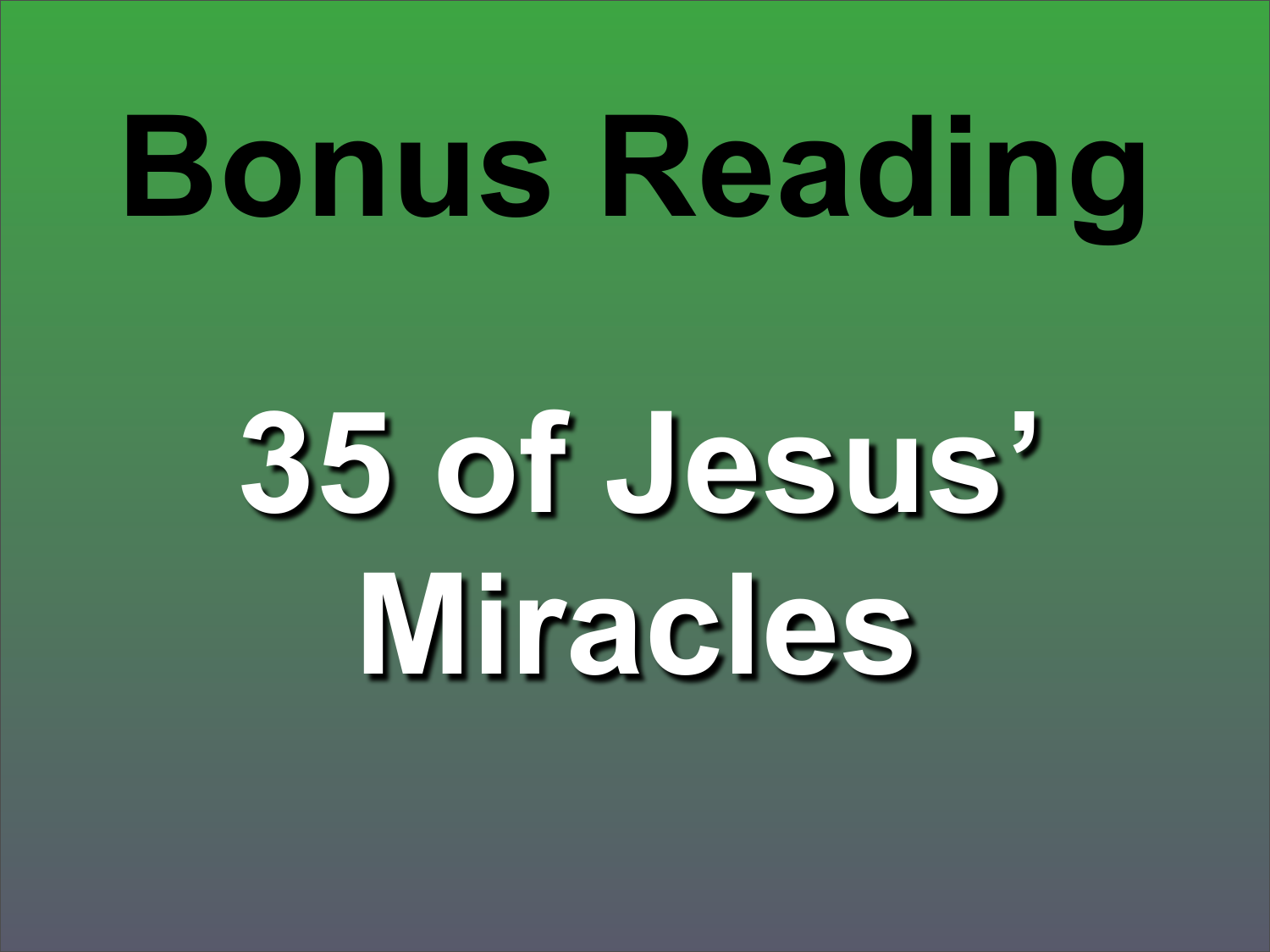**Turns water into wine, John 2:1-11 Heals a nobleman's son, John 4:46-54 Causes a draught of fishes, Luke 5:1-11 Heals a demoniac, Mark 1:23-26; Luke 4:33-36 Heals Peter's mother-in-law, Matt. 8:14-17; Mark 1:29-31; etc. Cleanses a leper, Matt. 8:1-4; Mark 1:40-45; Luke 5:12-16 Heals a paralytic, Matt. 9:1-8; Mark 2:1-12; Luke 5:17-26 Heals a paralyzed man, John 5:1-16 Restores a withered hand, Matt. 12:9-13; Mark 3:1-5; etc. Heals a centurion's servant, Matt. 8:5-13; Luke 7:1-10**

## **The Recorded Miracles of Jesus** *in chronological order*

*Continued on next slide*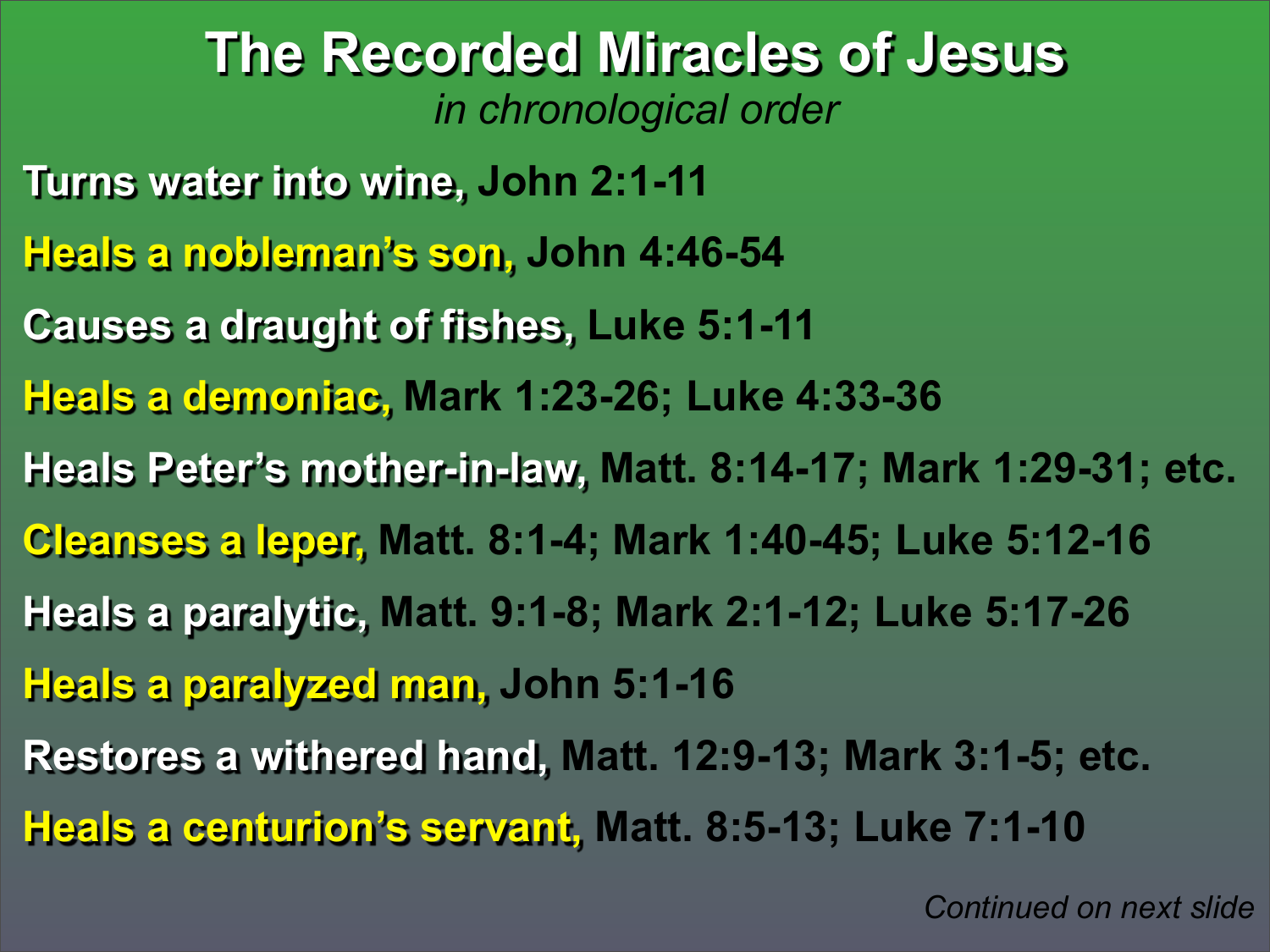**Raises a widow's son to life, Luke 7:11-16 Heals another demoniac, Matt 12:22-37; Mark 3:11; etc. Stills a tempest, Matt. 8:23-27; 14:32; Mark 4:35-41; etc. Casts out devils of two men, Matt. 8:28-34; Mark 5:1-20; etc. Raises the dead daughter of Jairus, Matt. 9:18-26; etc. Cures a woman with an issue of blood, Matt. 9:20-22; etc. Restores two blind men's sight, Matt. 9:27-31 Heals another demoniac, Matt. 9:32-33 Feeds 5,000, Matt. 14:15-21; Mark 6:35-44; Luke 9:12-17; etc. Walks on the sea, Matt. 14:22-33; Mark 6:45-52; John 6:16-21**

## **The Recorded Miracles of Jesus** *in chronological order*

*Continued on next slide*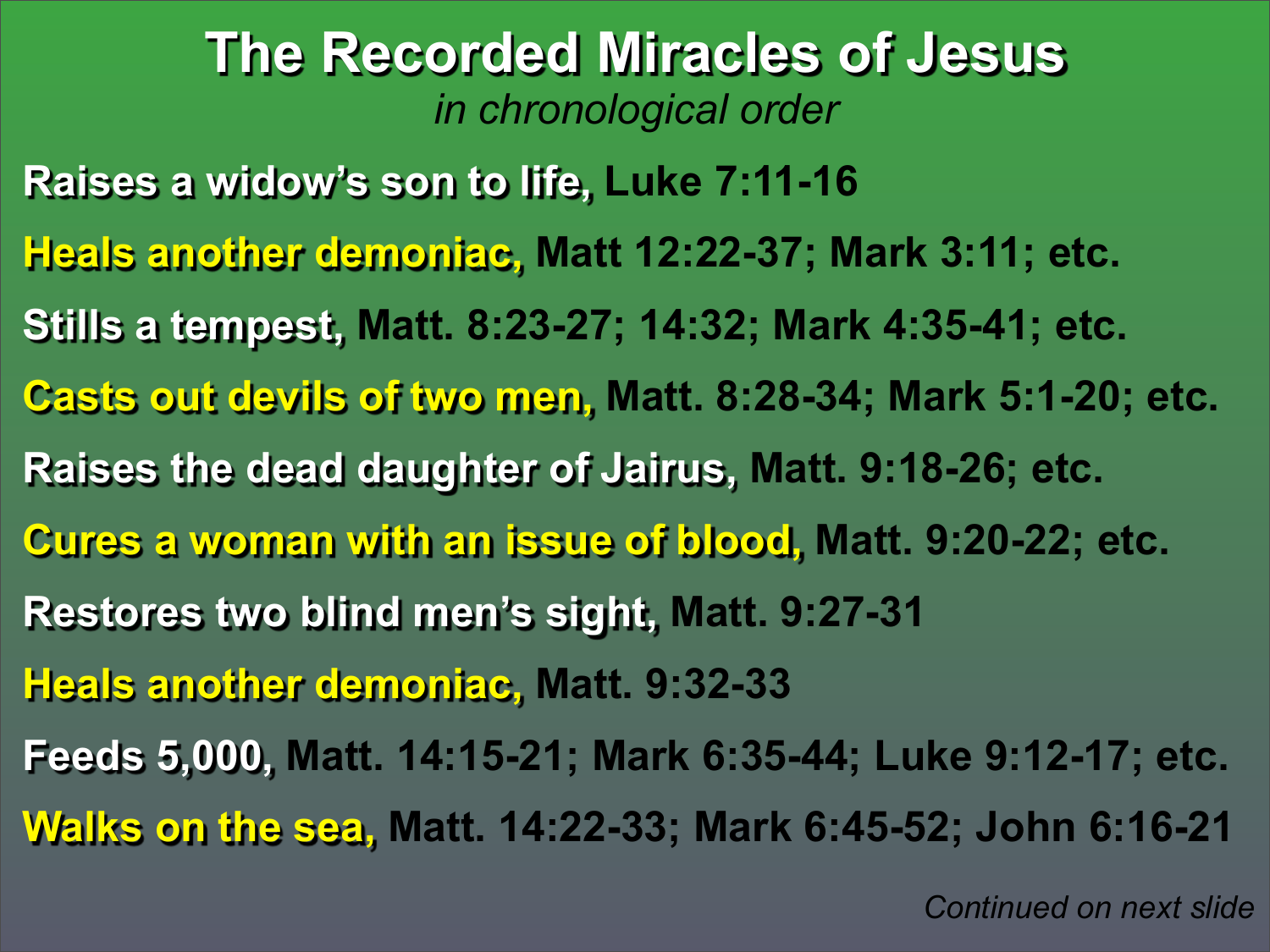- **Heals a Syrophenician's daughter, Matt. 15:21-28; etc. Feeds four thousand people, Matt. 15:32-39; Mark 8:1-9**
- **Heals a deaf mute, Mark 7:31-37**
- **Restores a blind man's sight, Mark 8:22-26**
- **Heals an epileptic, Matt. 17:14-21; Mark 9:14-29; Luke 9:37-43 Obtains tribute money from a fish's mouth, Matt. 17:24-27**
- 
- **Heals ten lepers, Luke 17:11-19**
- **Gives sight to a man born blind, John 9**
- **Raises Lazarus from the dead, John 11:1-46**
- **Heals a woman with a disabling spirit, Luke 13:10-17**
- 

## **The Recorded Miracles of Jesus** *in chronological order*

*Continued on next slide*